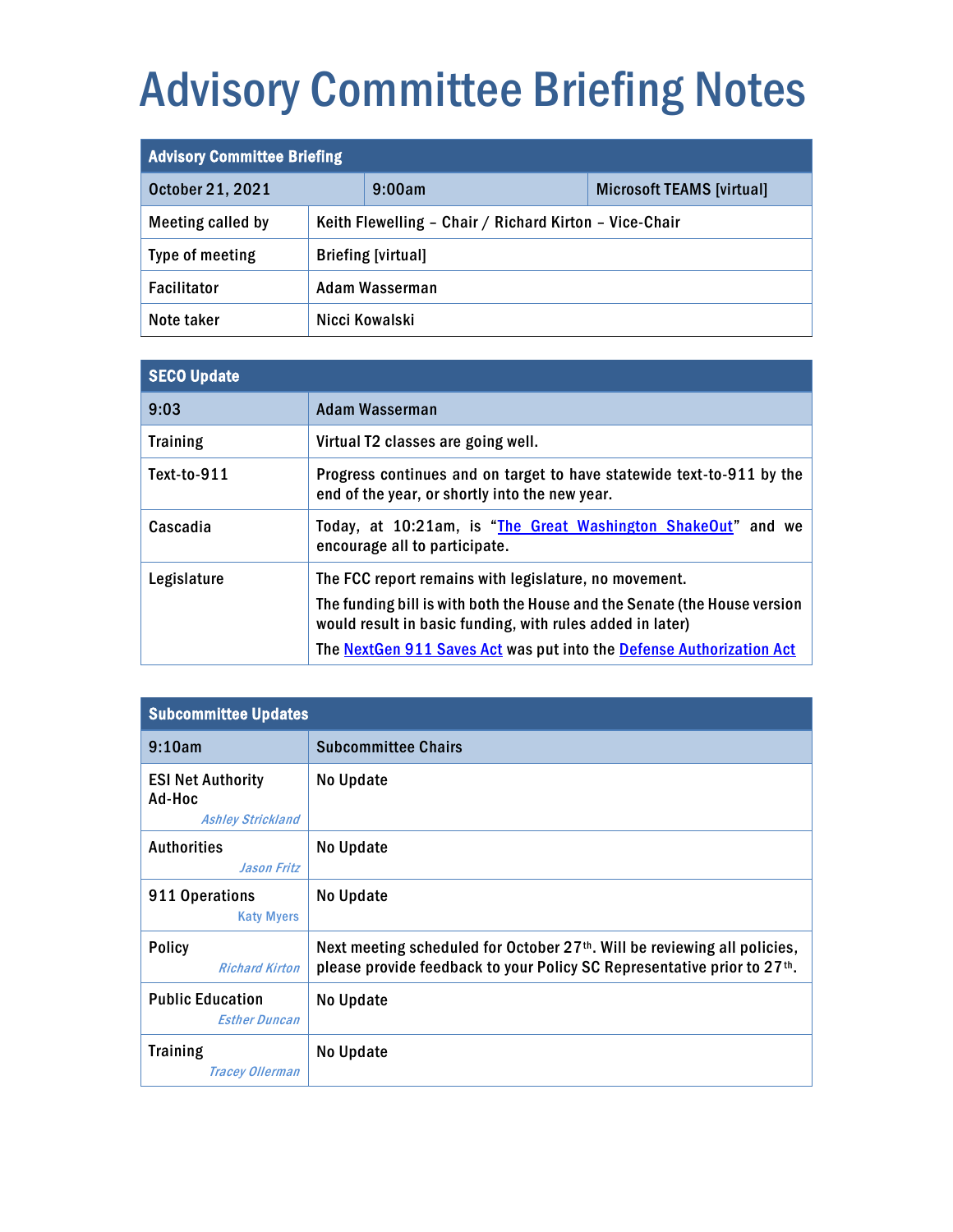## Advisory Committee Briefing Notes

| <b>AC &amp; Legislature</b> |                                                                                                                                                                                                                                                                                                                                                                                                                                                                                                                                              |
|-----------------------------|----------------------------------------------------------------------------------------------------------------------------------------------------------------------------------------------------------------------------------------------------------------------------------------------------------------------------------------------------------------------------------------------------------------------------------------------------------------------------------------------------------------------------------------------|
| 9:15                        | <b>Keith Flewelling</b>                                                                                                                                                                                                                                                                                                                                                                                                                                                                                                                      |
| <b>AC Annual Report</b>     | Took volunteers to work on the AC Annual report, due by January.<br><b>AC Annual Report Committee:</b><br><b>Rebecca Beaton</b><br><b>Sheryl Mullen</b><br>Terri Ohta<br><b>Katy Myers</b><br>*committee members were instructed to reach out to Karl Hatton for<br>the JEFFCOM/PenCom regionalization section.                                                                                                                                                                                                                              |
| <b>Coalition Efforts</b>    | Joining forces with the State Fire Chiefs Association, State Firefighters<br>Association, and the council of Firefighters, as well as Behavioral<br>Health Responders, preparing a letter for legislature regarding the<br>side effects of police reform.<br>Met with Representative Goodman regarding the need for Police<br>reform clarification; Goodman indicated that he is putting together a<br>stakeholder group to look at clarifications to the bill. We received an<br>invite to attend their meeting scheduled for October 25th. |
| #988                        | Department of Health will be holding a Crisis Response Improvement<br>Strategy meeting on September 30th; targeted towards first<br>responders, please join meeting if possible.                                                                                                                                                                                                                                                                                                                                                             |

| <b>APCO Forum Update</b> |                                                                                                 |
|--------------------------|-------------------------------------------------------------------------------------------------|
| 9:18                     | <b>Richard Kirton</b>                                                                           |
| <b>APCO Update</b>       | Will be holding a small virtual fourm, with 2-3 classes between now<br>and the end of the year. |
|                          | Planning to hold, at least one, Coordinators Forum in November at no<br>additional cost.        |

| <b>Next Scheduled Meetings</b> |                                                            |  |
|--------------------------------|------------------------------------------------------------|--|
| 9:20am                         | <b>Keith Flewelling</b>                                    |  |
| <b>Monthly Briefing</b>        | Our next scheduled briefing will be held on December 16th. |  |
| <b>Quarterly Meeting</b>       | Our next scheduled meeting will be held on November 18th.  |  |